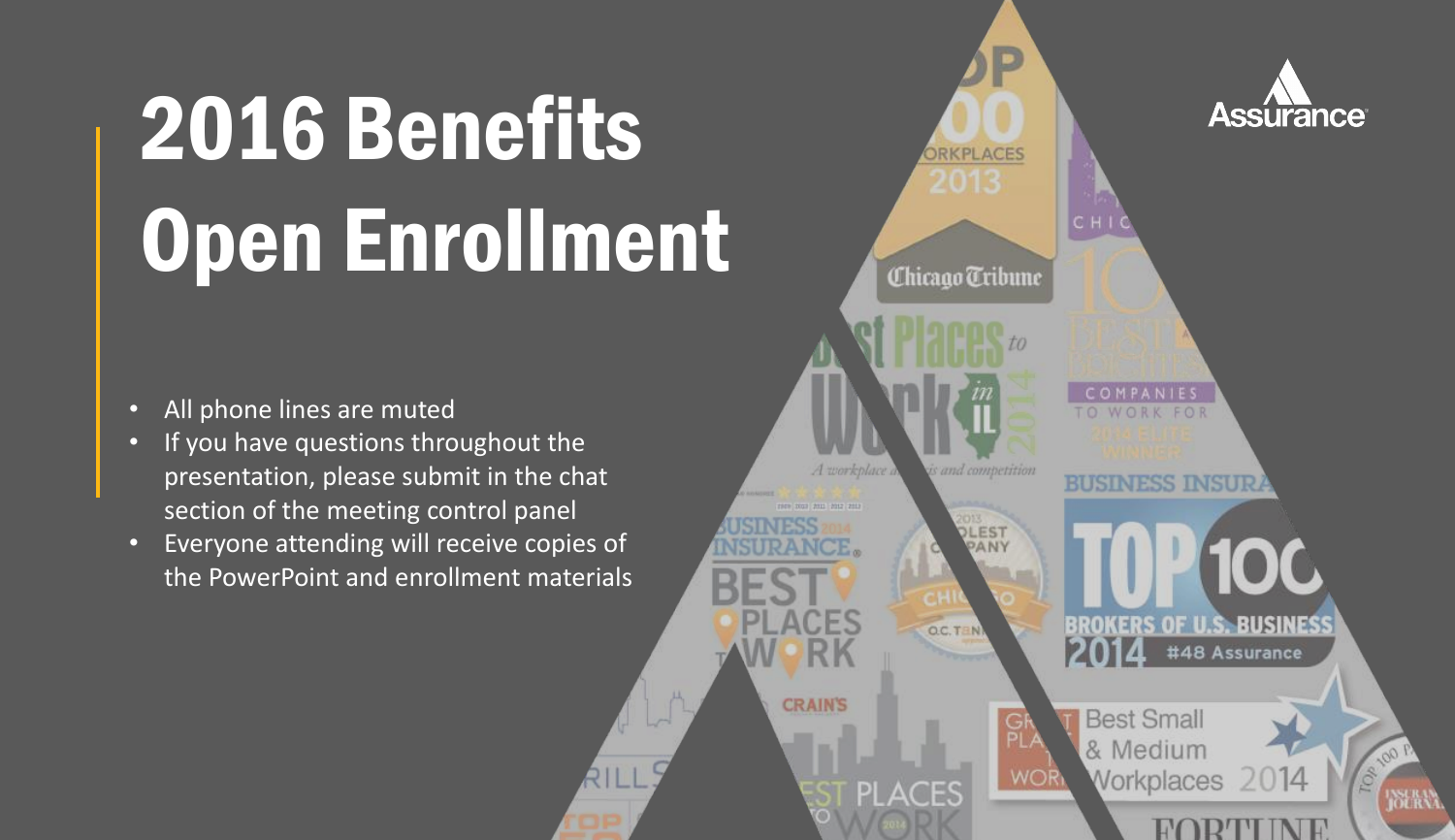#### Open Enrollment: Important!

- » **Open enrollment begins today, and will end on 1/31/16**
- » **Employees need to accept or decline coverage by phone or enrollment form by 1/31/16. If employees do not make a decision by this date, they will be automatically declined.**
- » **A call center will be available Monday-Thursday 7am-7pm and Friday 7am-5pm CST.**
- » **Key Solution plans will expire at midnight on 12/31/15.**

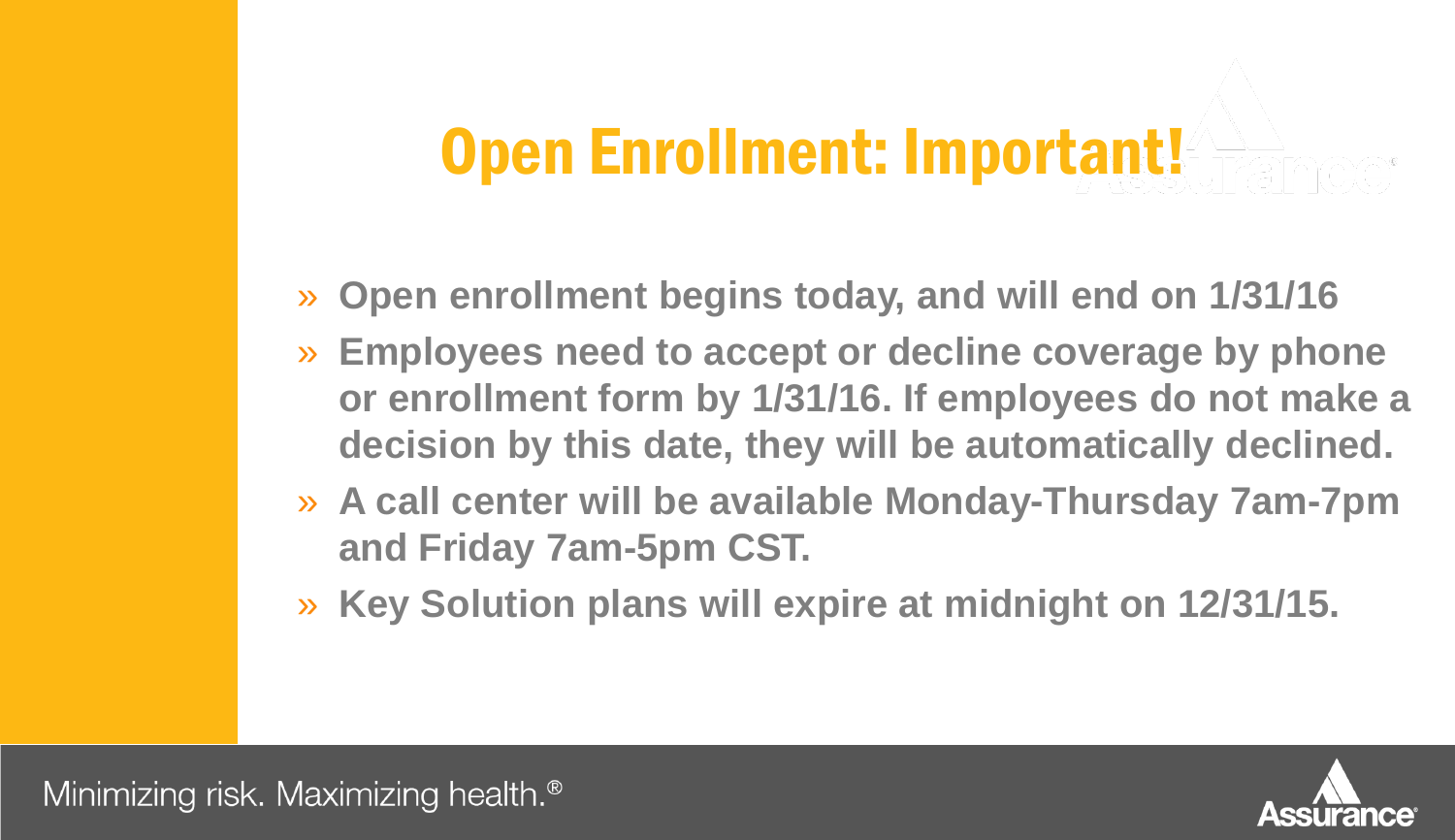#### ACA –Employee Responsibilities & Penalties

- » Individuals must have health coverage that includes *Minimum Essential Coverage* (MEC) OR pay a penalty.
- » If an individual goes without coverage, they face a penalty
	- » In 2015, it was the greater of \$325 per adult and \$162.50 per child or 2% of family income
	- » In 2016, it is the greater of \$695 per adult and \$347.50 per child or 2.5% of family income
- » The penalty will be enforced as a tax refund reduction

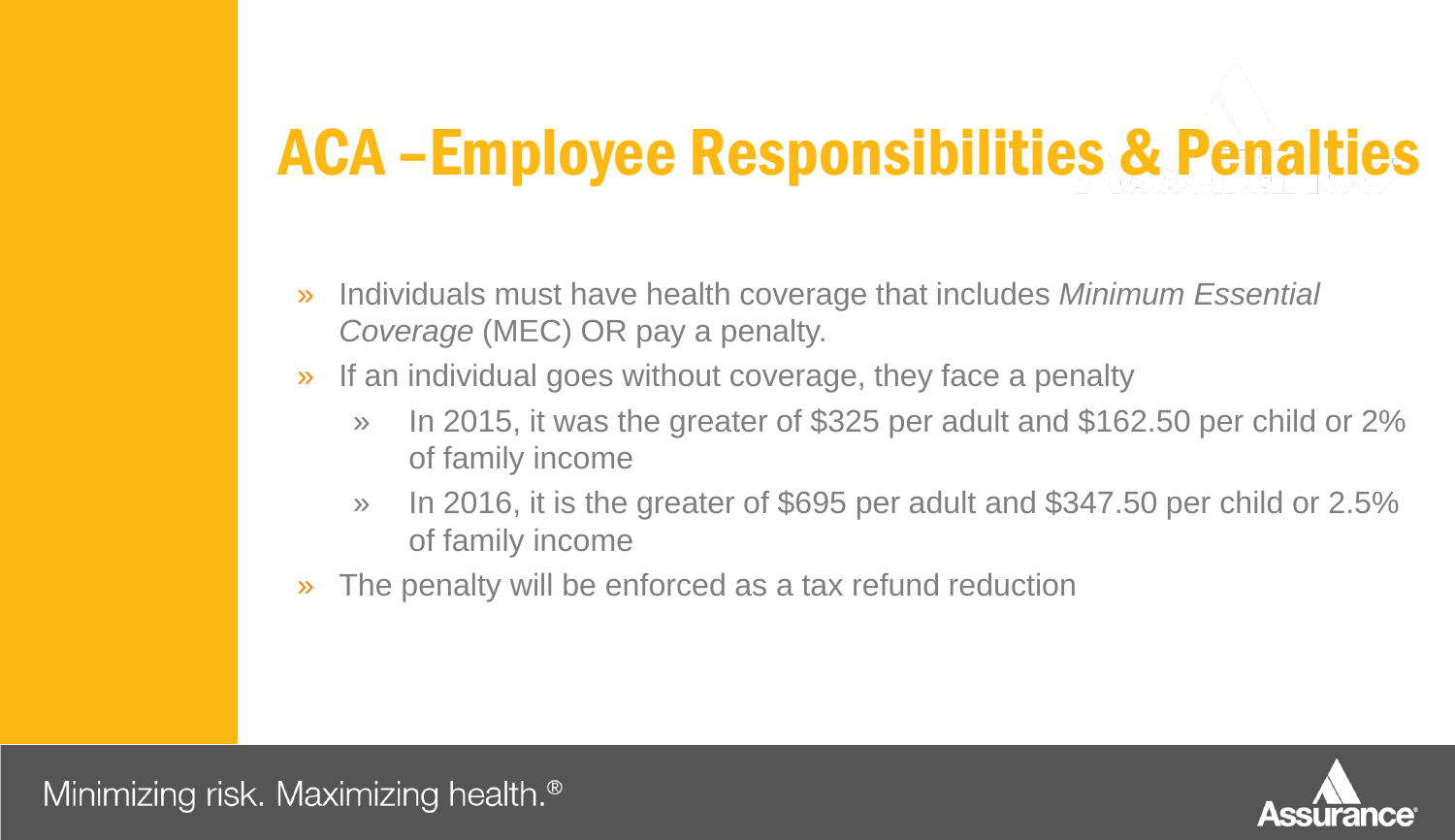### ACA Options

- » Although we offer health insurance plan options, employees have an additional option through government offerings
	- » Health Insurance Exchange (Marketplace)
		- A means to secure individual coverage for employees and their families
		- While the company is providing employees a medical plan option, this is an alternative solution to procure insurance in the event this option does not fit their needs
		- **Open enrollment for the Marketplace is between 11.1.15 – 1.31.16**
		- The company does not provide financial assistance for Marketplace coverage – premiums are at the employees' expense
		- [www.healthcare.gov](http://www.healthcare.gov/) provides additional information



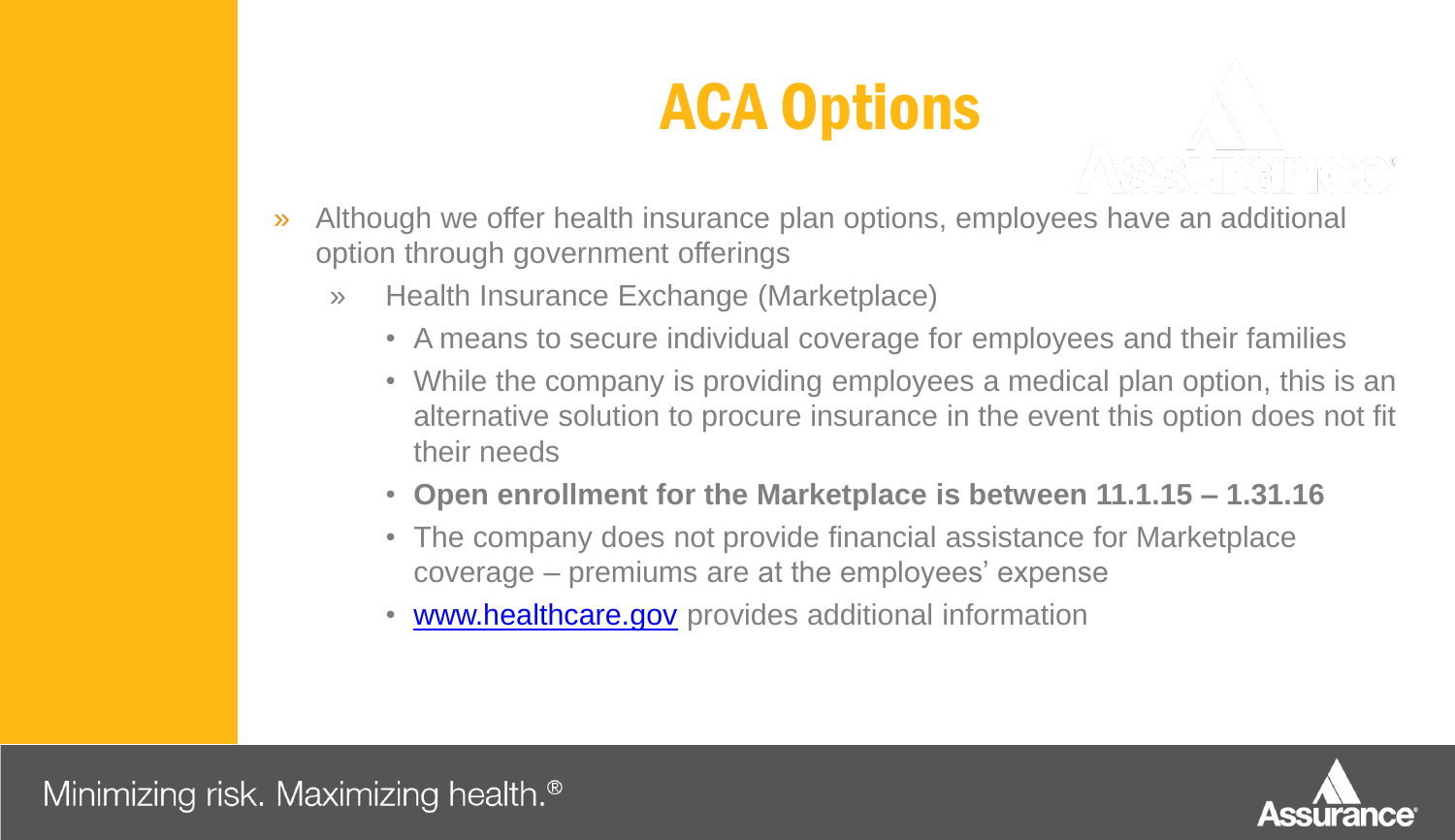#### Important!!!

- **Understand, however, that open enrollment for the company plan is happening right now! 12/14/15-1/31/16.**
- **If employees are declining company-provided coverage, they need to sign a waiver.**
- **If employees forgo enrolling during open enrollment, they will have to wait until next year's open enrollment period, unless they experience a qualifying life event such as: marriage, divorce, birth, adoption, loss of coverage elsewhere, etc.**

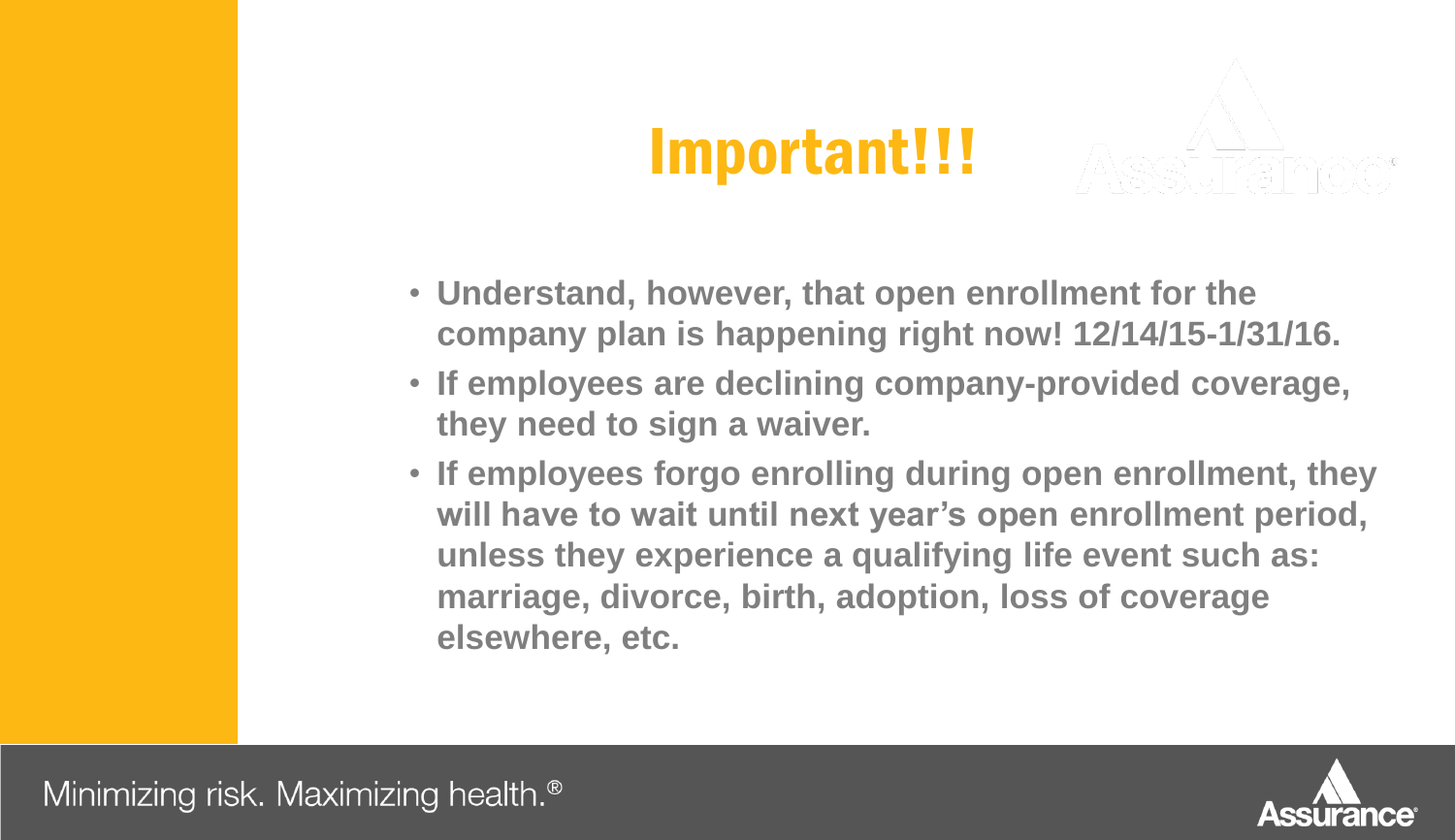# The Staffing Exchange "TSE" Health Plan **Options**

- » **MEC Plus = No Hospitalization and No Deductible**
	- » **Most provider and specialist visits require a copayment at the time of service.**
	- » **Preventative Care Services are covered at 100%.**
	- » **Employees have the choice of using any provider or hospital, however keep in mind they will pay significantly less if using a provider or hospital innetwork!**
- » **MVP = Hospitalization and \$3,000/\$6,000 Deductible**
	- » **Preventative Care Services are covered at 100%.**
	- » **For all other services, the deductible (\$3,000 Individual/\$6,000 Family) must be met, prior to any benefits being paid.**
	- » **Employees have the choice of using any provider or hospital, however keep in mind they will pay significantly less if using a provider or hospital in-network!**



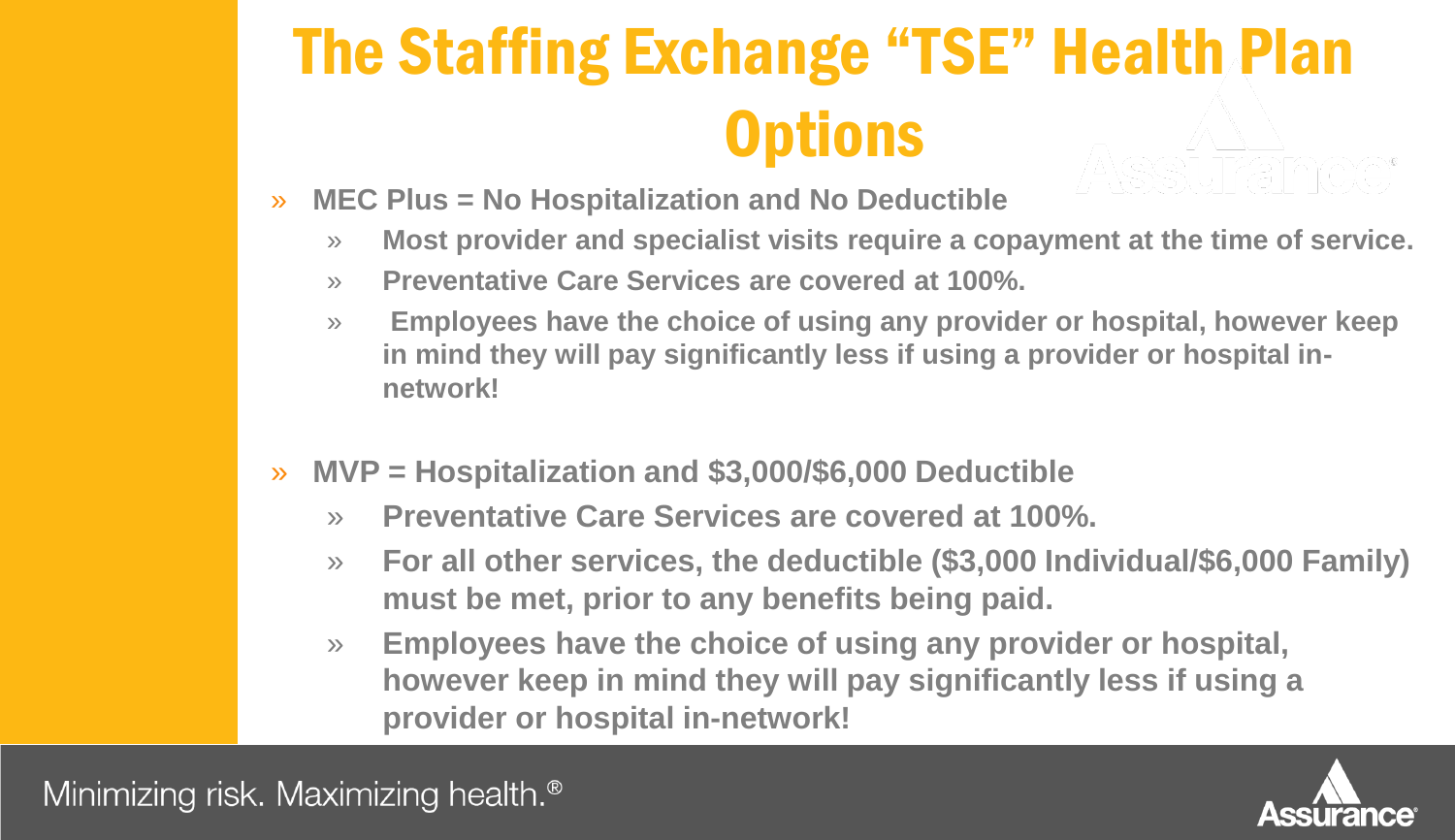#### MEC Plus

| <b>Network</b>                                                                                                                                                                             | <b>Multiplan / PHCS</b>                                                                                                                |
|--------------------------------------------------------------------------------------------------------------------------------------------------------------------------------------------|----------------------------------------------------------------------------------------------------------------------------------------|
| <b>Deductible</b><br>Individual (In-Network / Out-of-Network)<br>Family (In-Network / Out-of-Network)                                                                                      | \$0/\$500<br>\$0/\$1,000                                                                                                               |
| <b>Coinsurance</b><br>In-Network / Out-of-Network                                                                                                                                          | 100% / 40%                                                                                                                             |
| <b>Out-of-Pocket Max</b><br>Individual (In-Network / Out-of-Network)<br>Family (In-Network / Out-of-Network)                                                                               | \$1,850 / Unlimited<br>\$12,700 / Unlimited<br><b>Includes Deductible</b>                                                              |
| <b>Physician Services (In-Network/Out-of-Network)</b><br>Well Adult / Well Child<br><b>Physician Office Visit</b><br>Specialist<br>Diagnostic Lab & X-Ray<br>Imaging (CT, PET Scans, MRIs) | 100% / Ded then 40%<br>\$15 copay / Ded then 40%<br>\$25 copay / Ded then 40%<br>\$50 copay / Ded then 40%<br>\$400 copay/Ded then 40% |
| <b>Inpatient Hospital / Surgery</b><br>In-Network / Out-of-Network                                                                                                                         | <b>Not Covered</b>                                                                                                                     |
| <b>Emergency Room (In-Network / Out-of-Network)</b>                                                                                                                                        | \$400 Copay                                                                                                                            |
| <b>Prescription Drugs</b><br>(In-Network / Out-of-Network)<br>Generic / Formulary / Non-Formulary<br># Days Supply<br>Generic / Formulary / Non-Formulary<br># Days Supply                 | Copays:<br>$$15/$ \$25 / \$75<br>30 Days<br>\$37.50 / \$62.50 / \$187.50<br>90 Days                                                    |
| <b>Lifetime Maximum</b>                                                                                                                                                                    | Unlimited                                                                                                                              |

\$10,000 Term Life/AD&D benefit included with this plan

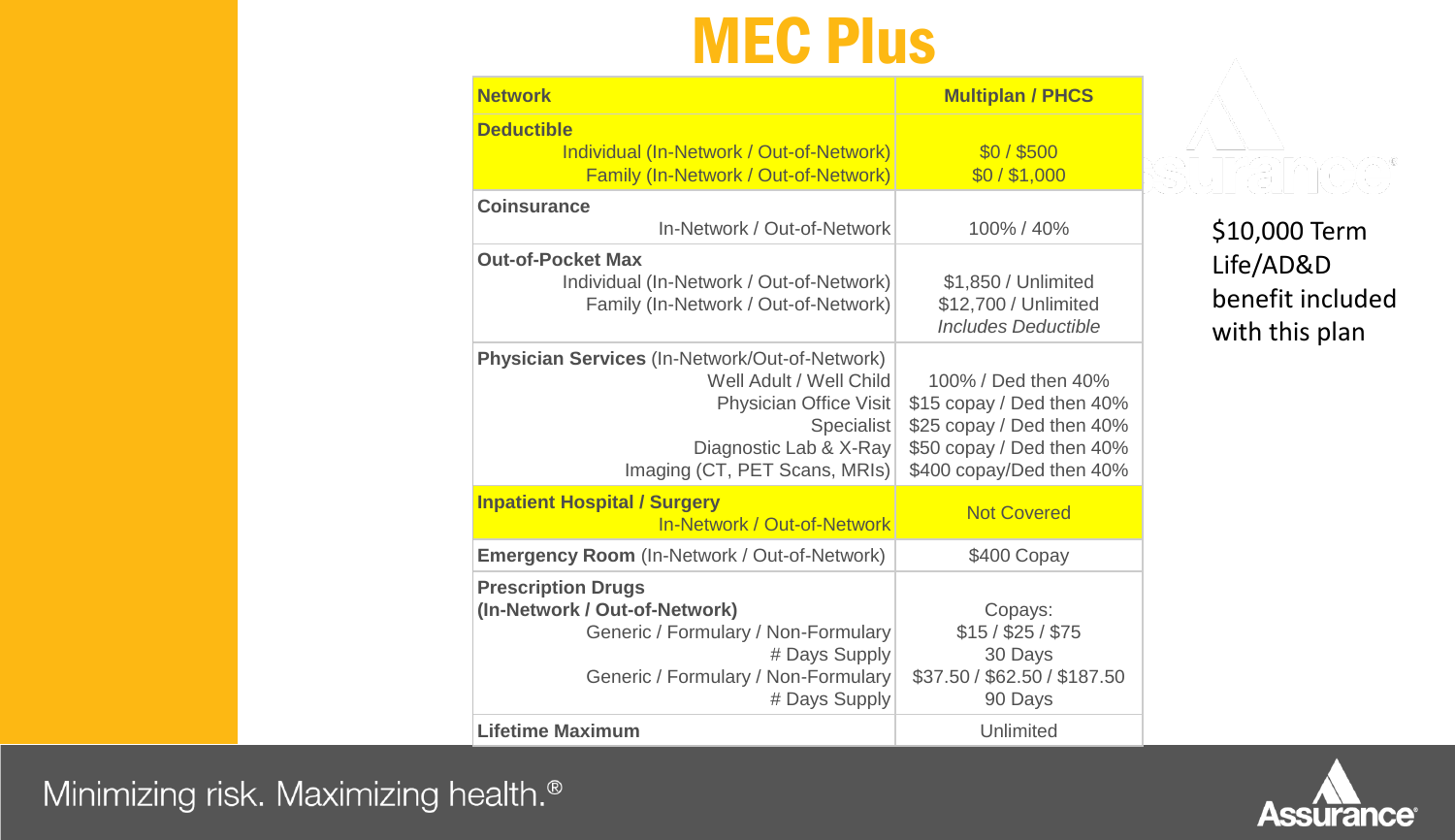#### **MVP**

| <b>Network</b>                                                                                                                                                             | <b>CIGNA Choice Fund PPO</b>                                                                                               |
|----------------------------------------------------------------------------------------------------------------------------------------------------------------------------|----------------------------------------------------------------------------------------------------------------------------|
| <b>Deductible</b><br>Individual (In-Network / Out-of-Network)<br>Family (In-Network / Out-of-Network)                                                                      | \$3,000 / Not Covered<br>\$6,000 / Not Covered                                                                             |
| <b>Coinsurance</b><br>In-Network / Out-of-Network                                                                                                                          | 60% / Not Covered                                                                                                          |
| <b>Out-of-Pocket Max</b><br>Individual (In-Network / Out-of-Network)<br>Family (In-Network / Out-of-Network)                                                               | \$6,350 / Not Covered<br>\$12,700 / Not Covered<br><b>Includes Deductible</b>                                              |
| <b>Physician Services</b><br>Well Adult / Well Child<br><b>Physician Office Visit</b><br>Specialist<br>Diagnostic Lab & X-Ray<br>Imaging (CT, PET Scans, MRIs)             | <b>In-Network Only</b><br>100%<br>Deductible then 60%<br>Deductible then 60%<br>Deductible then 60%<br>Deductible then 60% |
| <b>Inpatient Hospital / Surgery</b><br>In-Network / Out-of-Network                                                                                                         | Deductible then 60% /<br><b>Not Covered</b>                                                                                |
| <b>Emergency Room</b> (In-Network / Out-of-Network)                                                                                                                        | Deductible then 60% /<br><b>Not Covered</b>                                                                                |
| <b>Prescription Drugs</b><br>(In-Network / Out-of-Network)<br>Generic / Formulary / Non-Formulary<br># Days Supply<br>Generic / Formulary / Non-Formulary<br># Days Supply | Copays:<br>Ded then \$10 / \$35 / \$70<br>30 Days<br>Ded then \$20 / \$70 / \$150<br>90 Days                               |
| <b>Lifetime Maximum</b>                                                                                                                                                    | Unlimited                                                                                                                  |

\$10,000 Term Life/AD&D benefit included with this plan

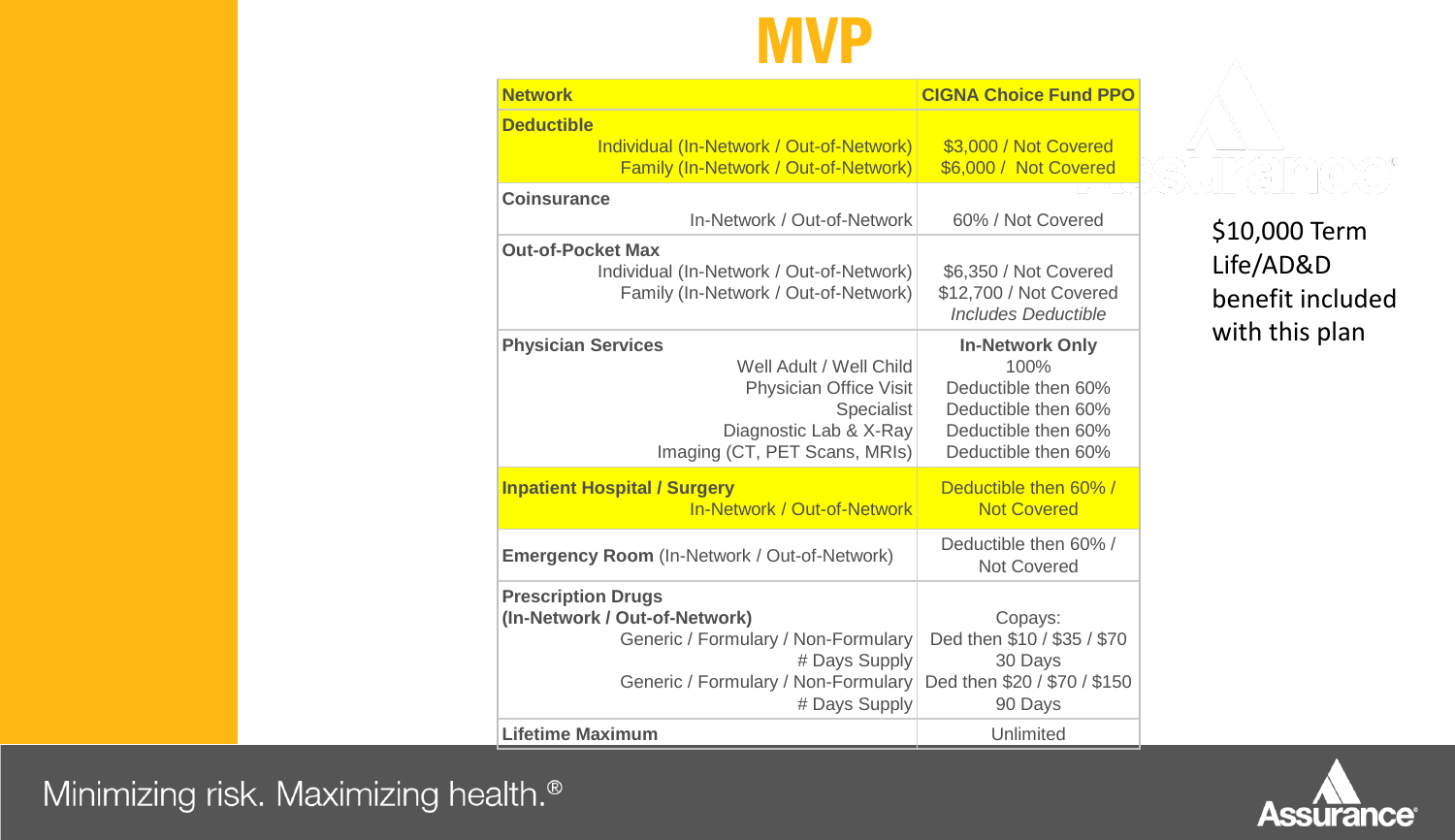#### Weekly Rates - Medical

| <b>Weekly Contributions:</b> | <b>MEC Plus</b><br>You Pay: | <b>MVP</b><br>You Pay: |
|------------------------------|-----------------------------|------------------------|
| <b>Employee Only</b>         | \$20.00                     | \$20.00                |
| Employee & Spouse            | \$53.57                     | \$71.63                |
| Employee & Child(ren)        | \$52.97                     | \$70.70                |
| Family                       | \$120.08                    | \$173.95               |

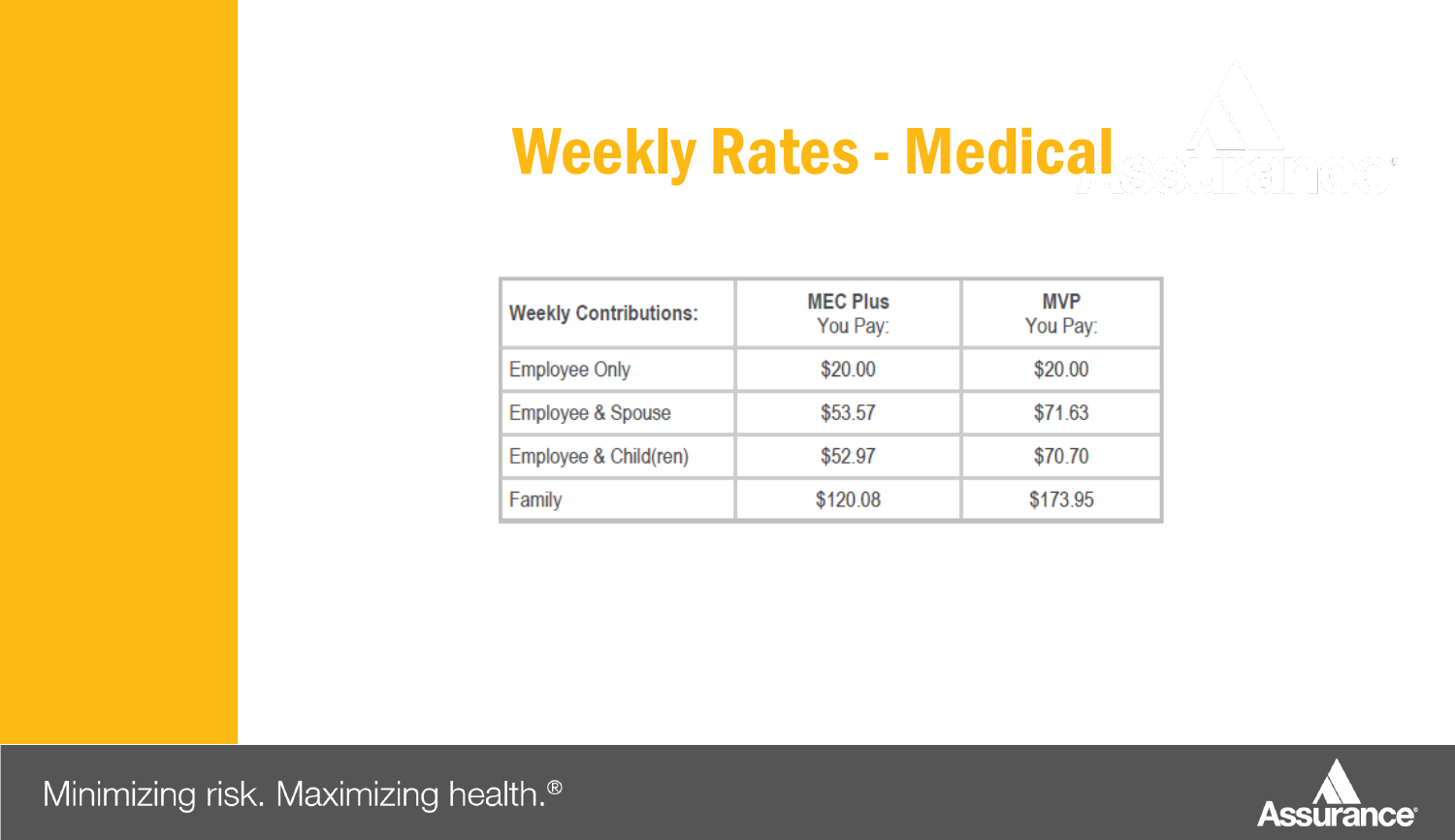### Medical Eligibility

- » Eligibility Requirements
	- » 90 day waiting period
	- » 30 hour weekly average
- » Eligibility Reports
	- » Going forward, I will provide a monthly report showing all employees who are eligible for coverage

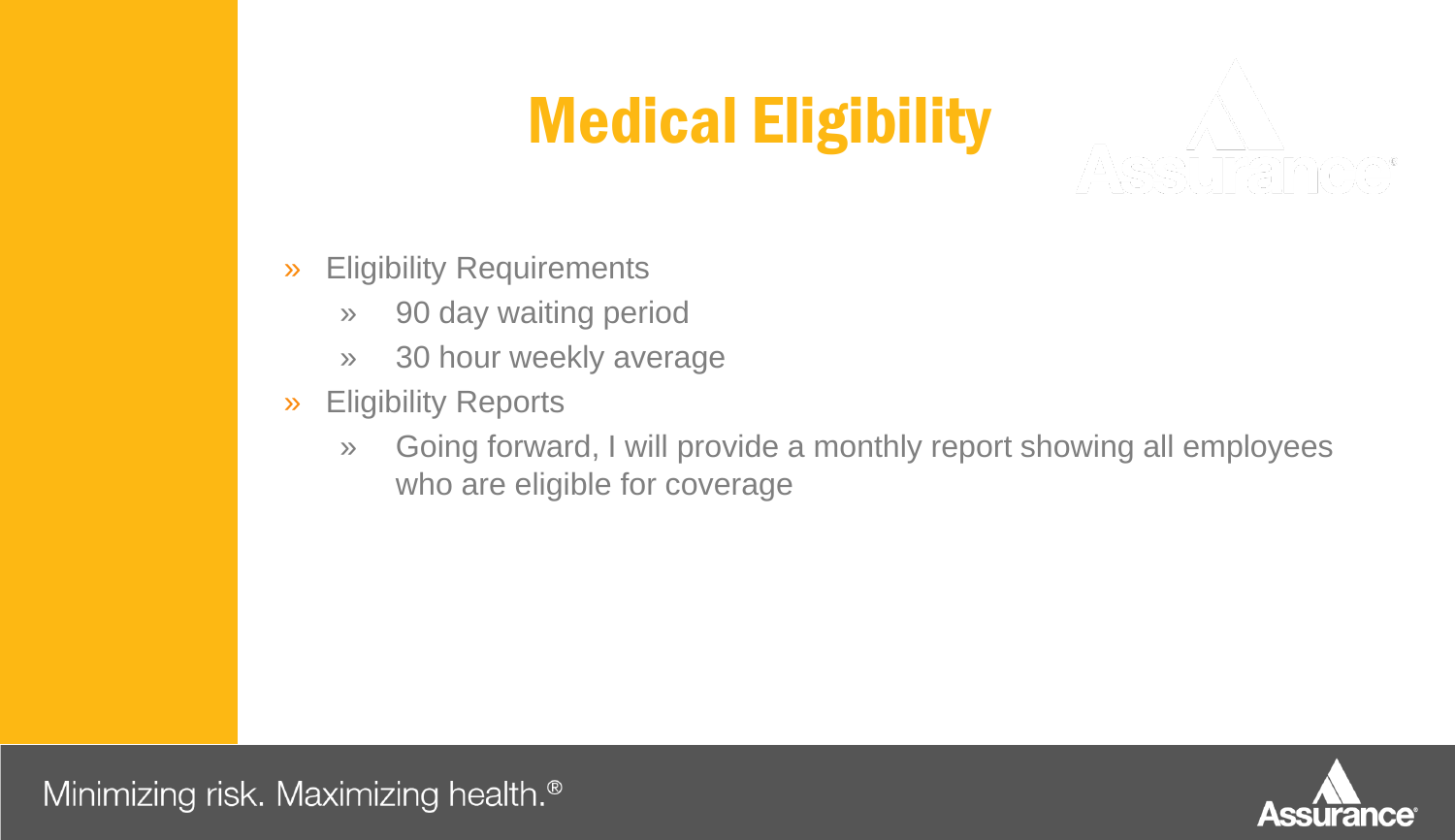#### Introducing Voluntary Benefits

- » This year we are pleased to offer voluntary benefits in addition to medical benefits.
- » Before employees are eligible to enroll in voluntary benefits, they need to provide an enrollment form either electing or waiving medical benefits.

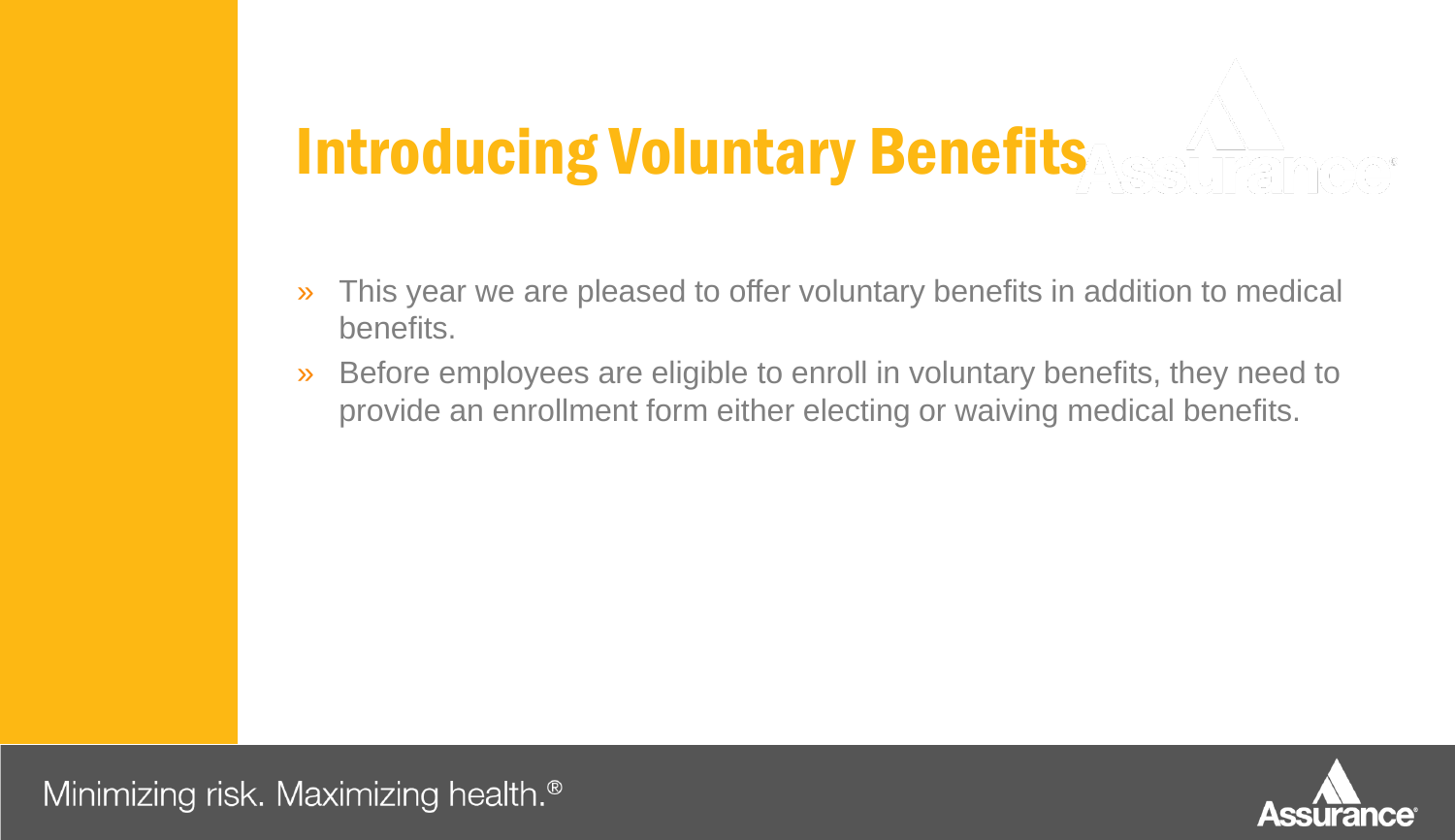#### Voluntary Dental: Security Life

- \$750 Benefit Period Maximum
- \$50 Deductible
- Preventative Care 100% covered
- Basic Care 20% coinsurance
- Major Care 50% coinsurance
- Pre-tax deductions

| <b>Weekly Contributions:</b> | <b>PPO Plan B</b><br>You Pay: |
|------------------------------|-------------------------------|
| <b>Employee Only</b>         | \$5.45                        |
| Employee & 1 Dependent       | \$10.13                       |
| Family                       | \$16.45                       |



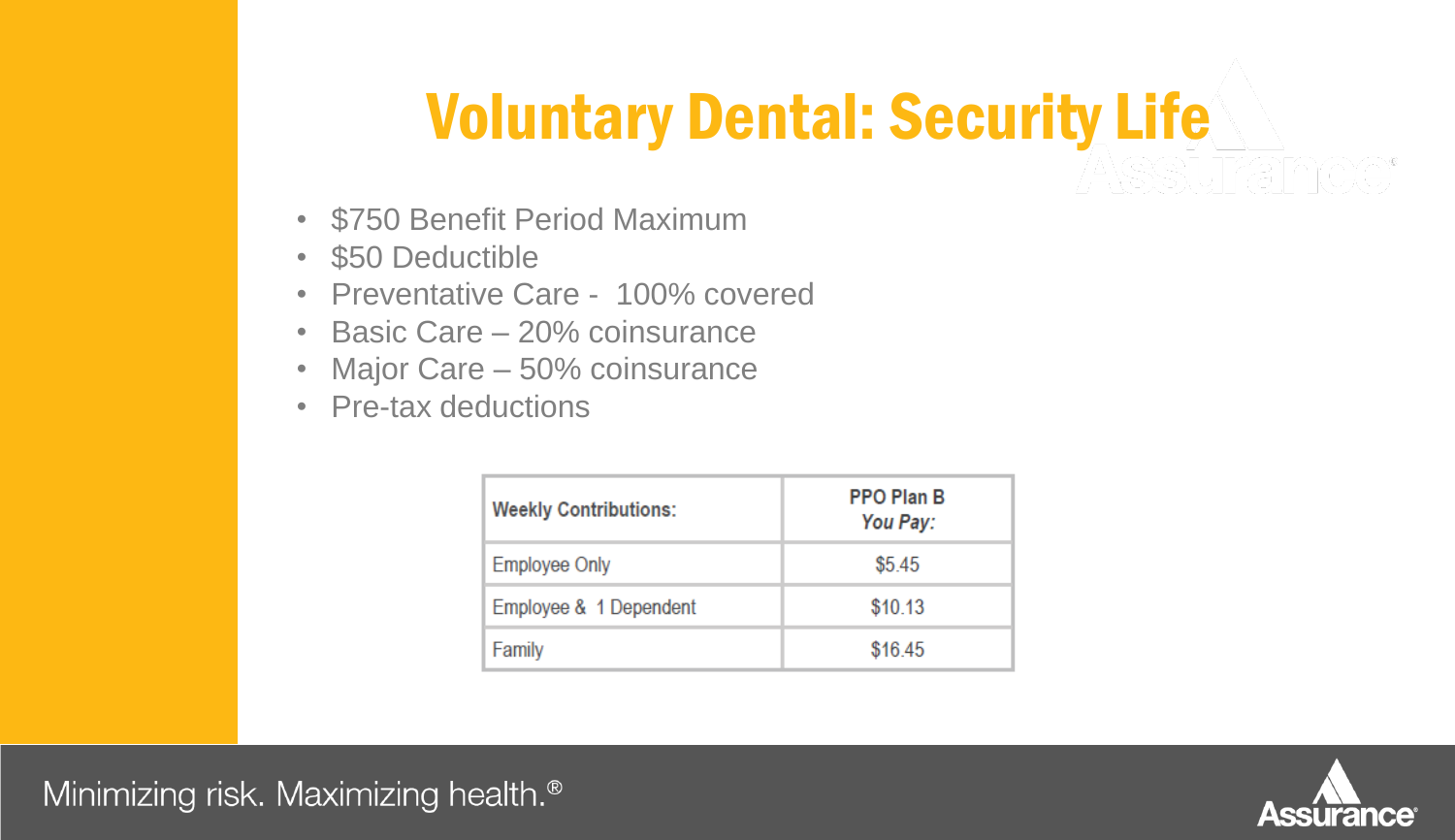### Voluntary Vision: Security Life

- Covers routine eye exams, lenses, frames, and contact lenses.
- Coverage is also available to spouses and dependents.
- Pre-tax deductions.

| <b>Weekly Contributions:</b> | <b>You Pay</b> |
|------------------------------|----------------|
| <b>Employee Only</b>         | \$1.58         |
| Employee & 1 Dependent       | \$2.66         |
| Family                       | \$3.81         |



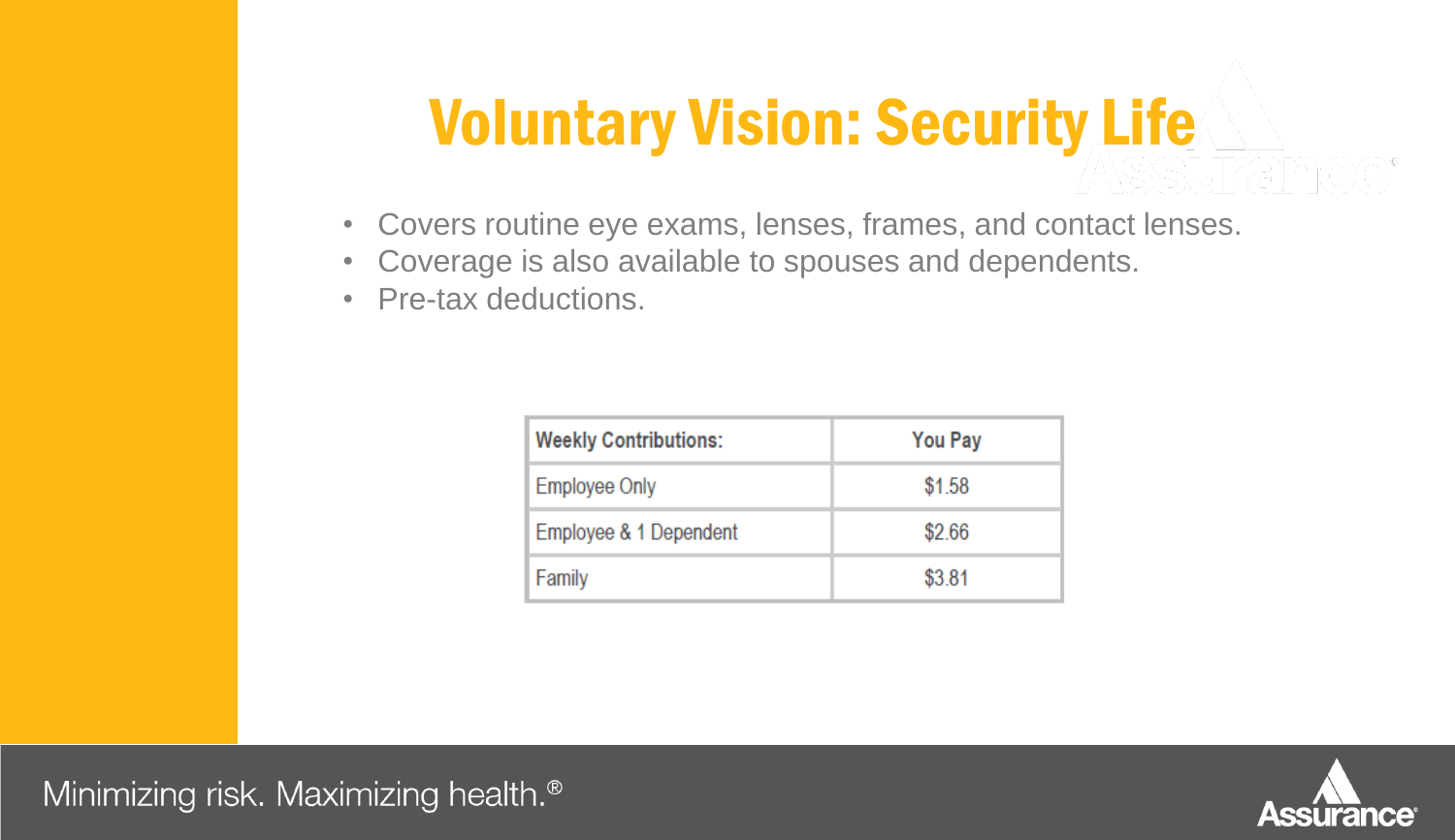#### Voluntary Short Term Disability: Allstate

- » Benefit begins after 7 days of illness or injury
- » Benefit pays up to 60% of pre-disability earnings to a maximum of \$650 per week
- » Benefit duration up to 6 months
- » Employees are responsible for 100% of the insurance premium of **\$4.20 per week**

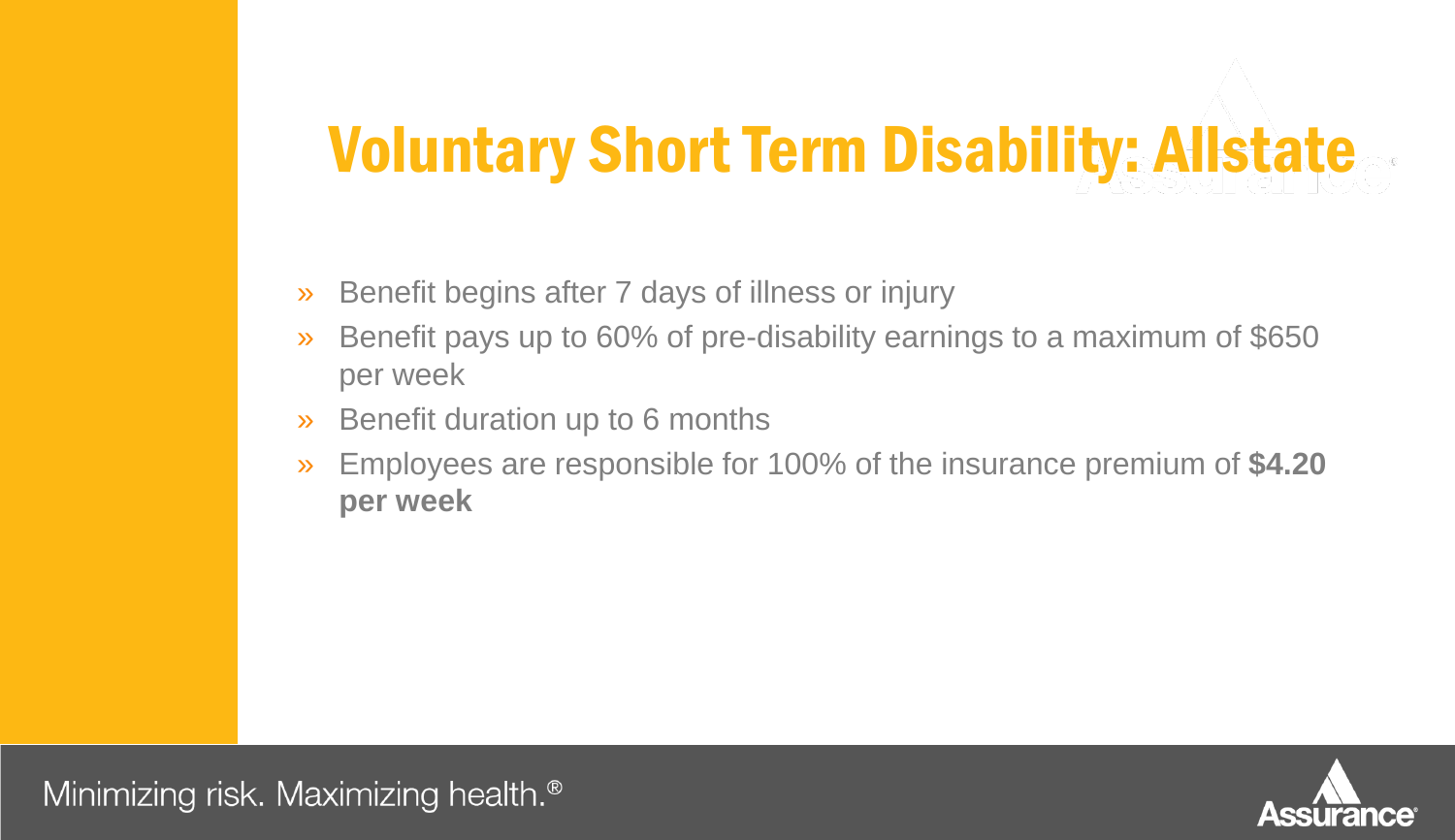#### Voluntary Critical Illness: Allstate

- Covers illnesses such as heart attacks, stroke, cancer, etc.
- Rates are determined upon employees age, anywhere from \$1.80 to \$14 per week.
- Coverage is also available to spouses and dependents.

| <b>Weekly Contributions:</b><br>(Issue Age) | EE, EE/CH<br>You Pay: | <b>EE/SP, Family</b><br>You Pay: |
|---------------------------------------------|-----------------------|----------------------------------|
| 18-29                                       | \$1.80 / \$1.23       | \$2.84 / \$1.99                  |
| $30 - 39$                                   | \$3.33 / \$2.15       | \$5.13 / \$3.37                  |
| 40-49                                       | \$6.86 / \$3.89       | \$10.43 / \$5.98                 |
| $50 - 59$                                   | \$11.48 / \$6.81      | \$17.36 / \$10.37                |
| 60-63                                       | \$18.82/\$11.00       | \$28.38 / \$16.64                |
| $64+$                                       | \$24.61 / \$14.24     | \$37.06 / \$21.51                |

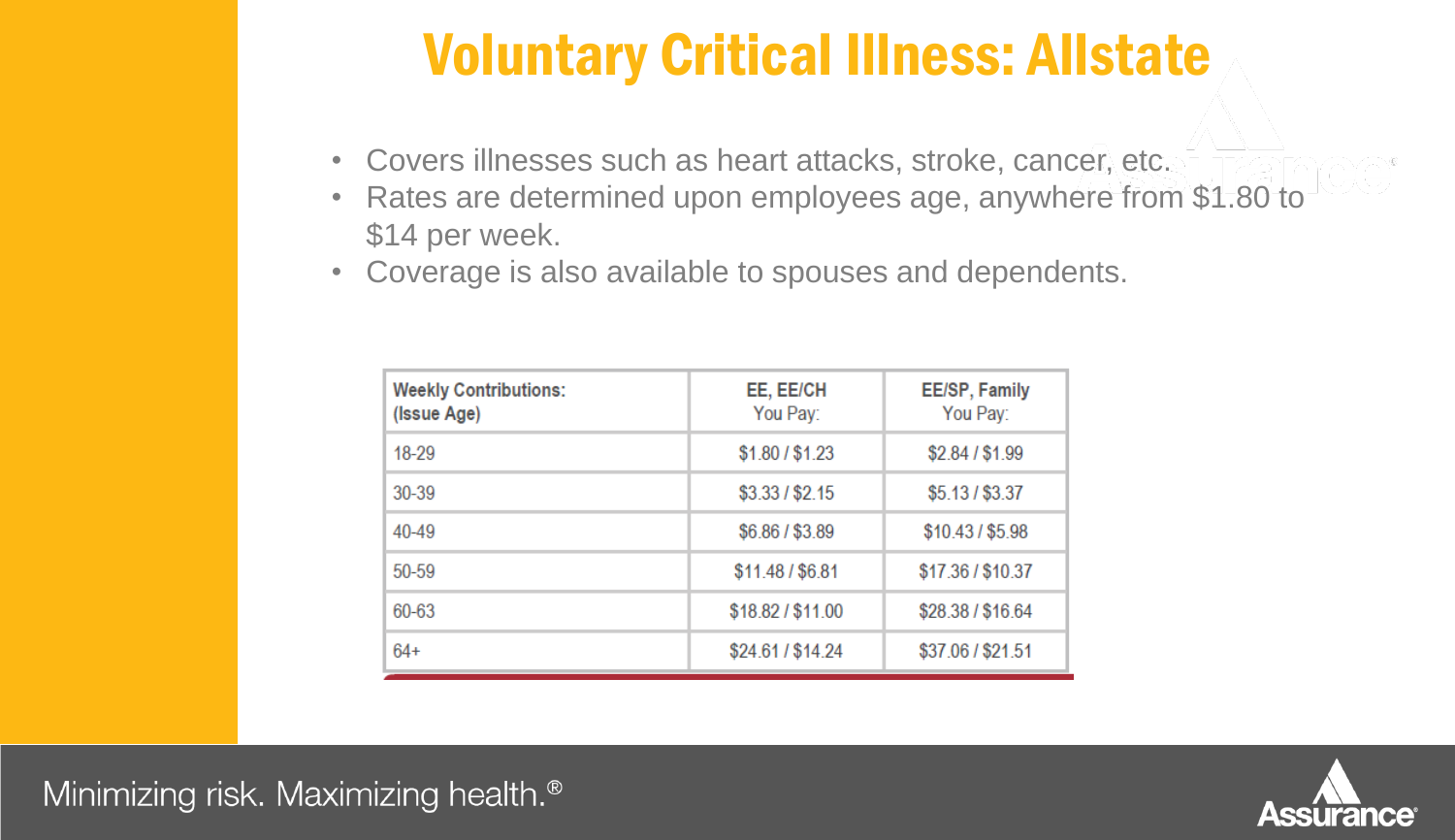#### Voluntary Accident: Allstate

- Covers accidental loss of life, dismemberment, or paralysis.
- Benefits pay up to \$40,000 .
- Additional coverage is available for spouses and dependents.

| <b>Weekly Contributions:</b> | <b>Voluntary Accident</b><br>You Pay: |
|------------------------------|---------------------------------------|
| <b>Employee Only</b>         | \$2.69                                |
| Employee & Spouse            | \$3.94                                |
| Employee & Child(ren)        | \$5.43                                |
| Family                       | \$6.78                                |

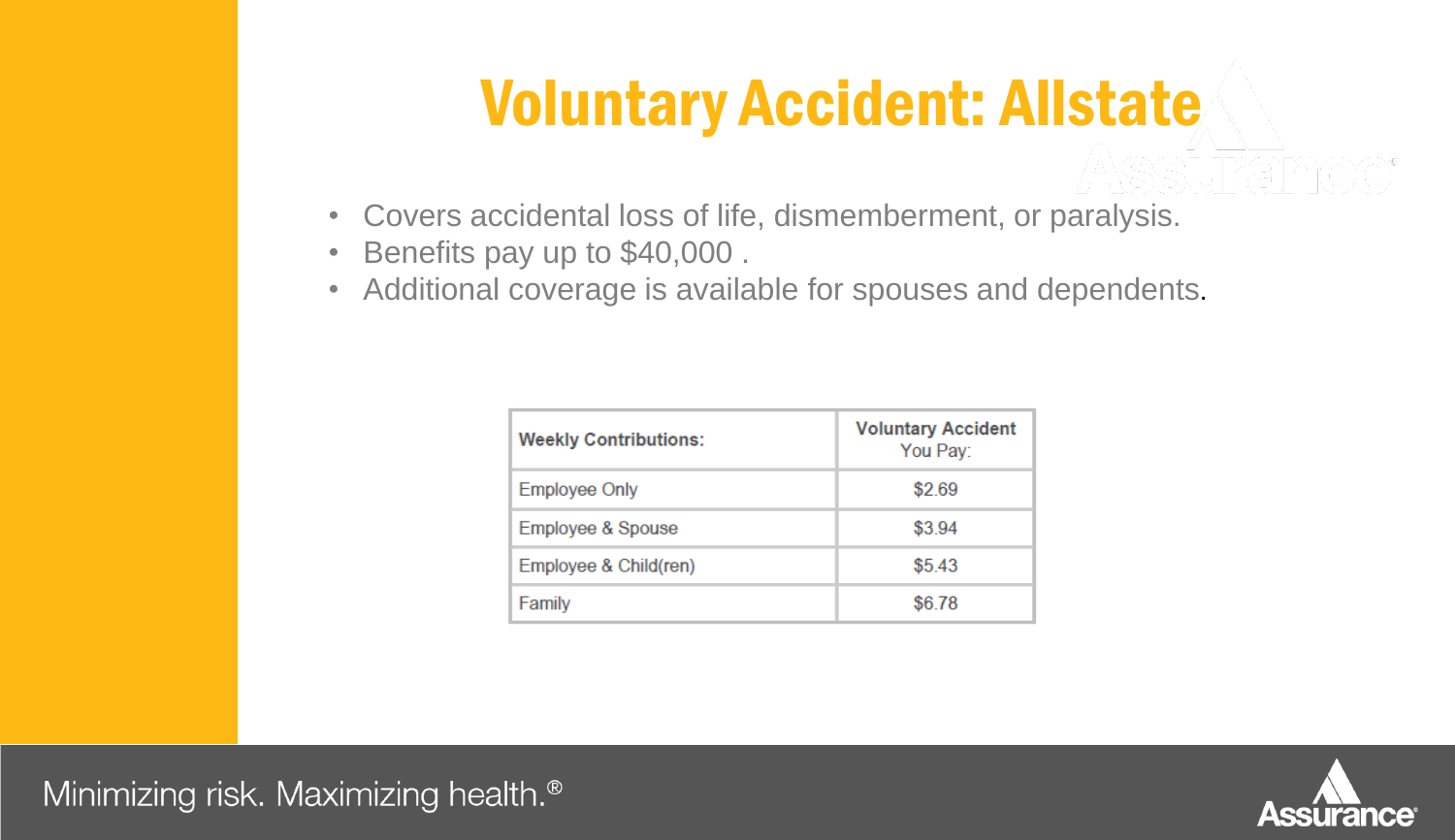# Introducing: Enrollment Forms & Benefit Summary

- » Enrollment form and benefits summary should be included in new hire application packets.
- » Each eligible employee shown on monthly eligibility report must complete an enrollment form.
- » Continue to submit all forms to **ACA@mvpstaffing.com**.

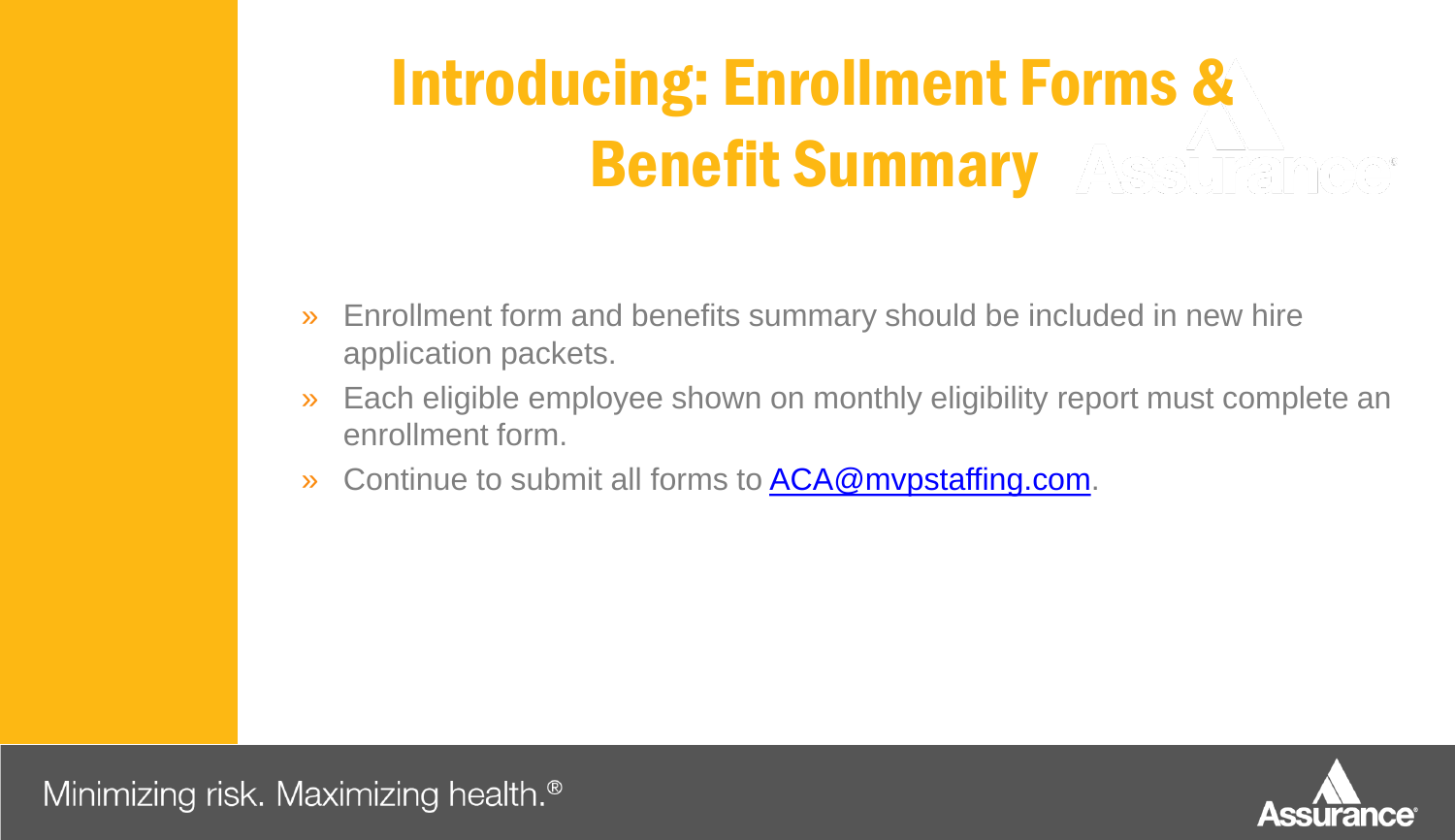



- » Employees must submit a completed enrollment form containing 3 pages.
- » The presentation, enrollment form, and benefits summary will be provided in English and Spanish versions.
- » Employees **can** elect voluntary benefits even if waiving medical coverage.
- » Employees **must** elect or waive medical coverage before electing voluntary benefits.
- » Eligibility reporting will be distributed on a monthly basis.